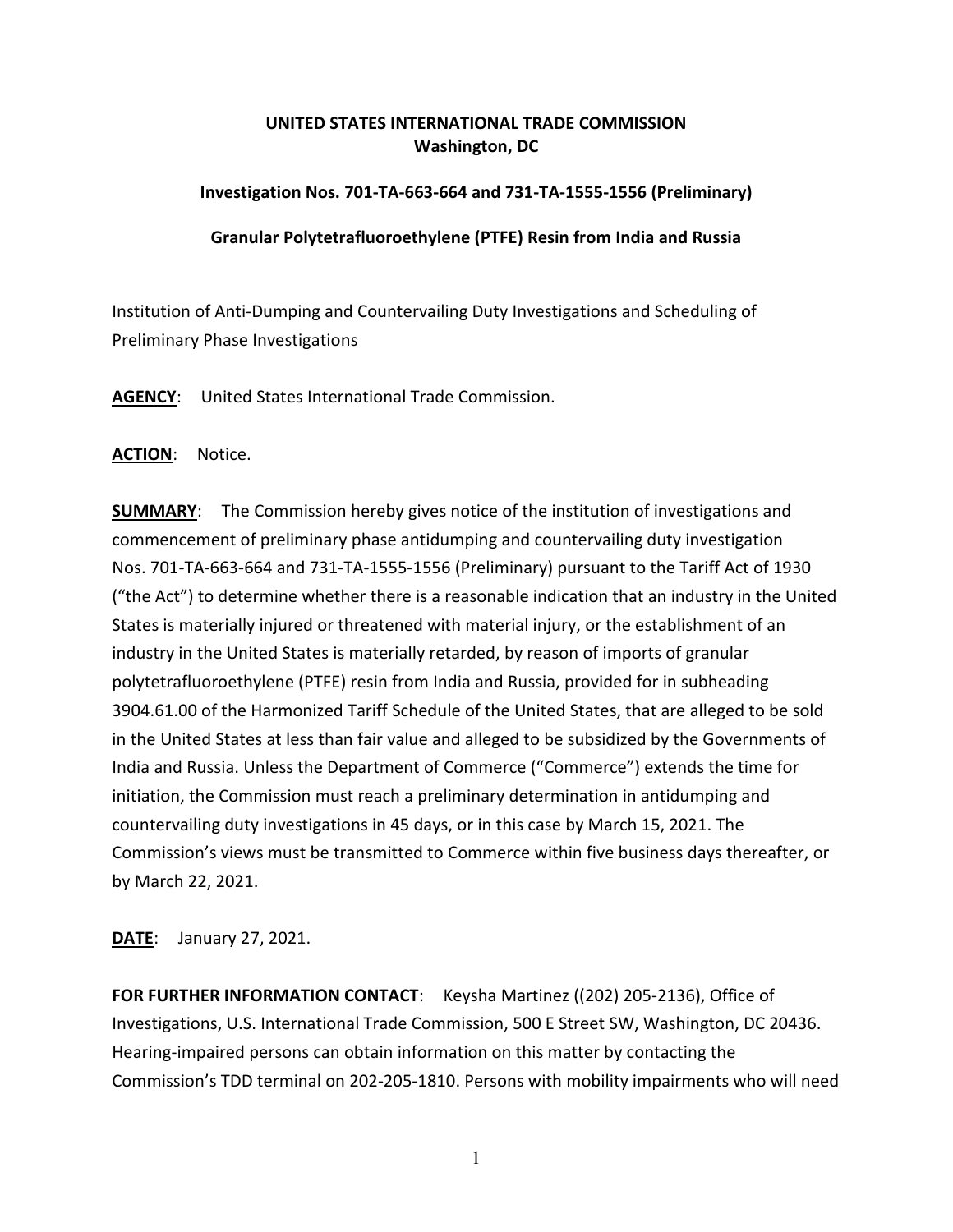special assistance in gaining access to the Commission should contact the Office of the Secretary at 202-205-2000. General information concerning the Commission may also be obtained by accessing its internet server (*[https://www.usitc.gov](https://www.usitc.gov/)*). The public record for these investigations may be viewed on the Commission's electronic docket (EDIS) at *[https://edis.usitc.gov](https://edis.usitc.gov/)*.

## **SUPPLEMENTARY INFORMATION**:

**Background**.--These investigations are being instituted, pursuant to sections 703(a) and 733(a) of the Tariff Act of 1930 (19 U.S.C. 1671b(a) and 1673b(a)), in response to a petition filed on January 27, 2021, by Daikin America, Inc., Orangeburg, New York.

For further information concerning the conduct of these investigations and rules of general application, consult the Commission's Rules of Practice and Procedure, part 201, subparts A and B (19 CFR part 201), and part 207, subparts A and B (19 CFR part 207).

**Participation in the investigations and public service list**.--Persons (other than petitioners) wishing to participate in the investigations as parties must file an entry of appearance with the Secretary to the Commission, as provided in §§ 201.11 and 207.10 of the Commission's rules, not later than seven days after publication of this notice in the *Federal Register*. Industrial users and (if the merchandise under investigation is sold at the retail level) representative consumer organizations have the right to appear as parties in Commission antidumping duty and countervailing duty investigations. The Secretary will prepare a public service list containing the names and addresses of all persons, or their representatives, who are parties to these investigations upon the expiration of the period for filing entries of appearance.

**Limited disclosure of business proprietary information (BPI) under an administrative protective order (APO) and BPI service list**.--Pursuant to § 207.7(a) of the Commission's rules, the Secretary will make BPI gathered in these investigations available to authorized applicants representing interested parties (as defined in 19 U.S.C. 1677(9)) who are parties to the investigations under the APO issued in the investigations, provided that the application is made not later than seven days after the publication of this notice in the *Federal Register*. A separate service list will be maintained by the Secretary for those parties authorized to receive BPI under the APO.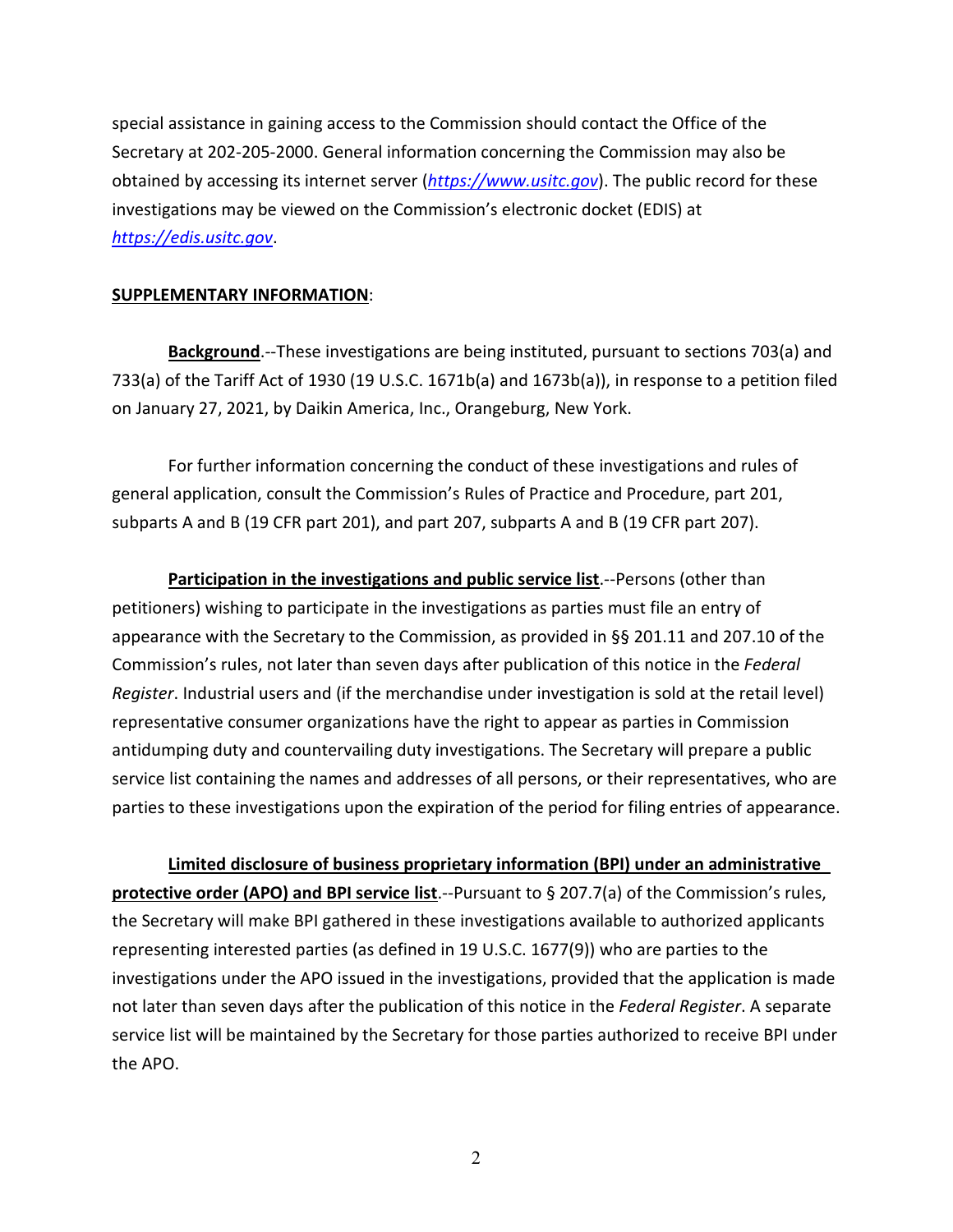**Conference.**-- In light of the restrictions on access to the Commission building due to the COVID–19 pandemic, the Commission is conducting the staff conference through video conferencing on February 17, 2021. Requests to appear at the conference should be emailed to preliminaryconferences@usitc.gov (DO NOT FILE ON EDIS) on or before February 12, 2021. Please provide an email address for each conference participant in the email. Information on conference procedures will be provided separately and guidance on joining the video conference will be available on the Commission's Daily Calendar. A nonparty who has testimony that may aid the Commission's deliberations may request permission to participate by submitting a short statement.

Please note the Secretary's Office will accept only electronic filings during this time. Filings must be made through the Commission's Electronic Document Information System (EDIS, https:// edis.usitc.gov). No in-person paper-based filings or paper copies of any electronic filings will be accepted until further notice.

**Written submissions**.--As provided in §§ 201.8 and 207.15 of the Commission's rules, any person may submit to the Commission on or before February 22, 2021, a written brief containing information and arguments pertinent to the subject matter of the investigations. Parties shall file written testimony and supplementary material in connection with their presentation at the conference no later than noon on February 16, 2021. All written submissions must conform with the provisions of  $\S$  201.8 of the Commission's rules; any submissions that contain BPI must also conform with the requirements of §§ 201.6, 207.3, and 207.7 of the Commission's rules. The Commission's *Handbook on Filing Procedures*, available on the Commission's website at

[https://www.usitc.gov/documents/handbook\\_on\\_filing\\_procedures.pdf,](https://www.usitc.gov/documents/handbook_on_filing_procedures.pdf) elaborates upon the Commission's procedures with respect to filings.

In accordance with §§ 201.16(c) and 207.3 of the rules, each document filed by a party to the investigations must be served on all other parties to the investigations (as identified by either the public or BPI service list), and a certificate of service must be timely filed. The Secretary will not accept a document for filing without a certificate of service.

**Certification**.--Pursuant to § 207.3 of the Commission's rules, any person submitting information to the Commission in connection with these investigations must certify that the information is accurate and complete to the best of the submitter's knowledge. In making the certification, the submitter will acknowledge that any information that it submits to the